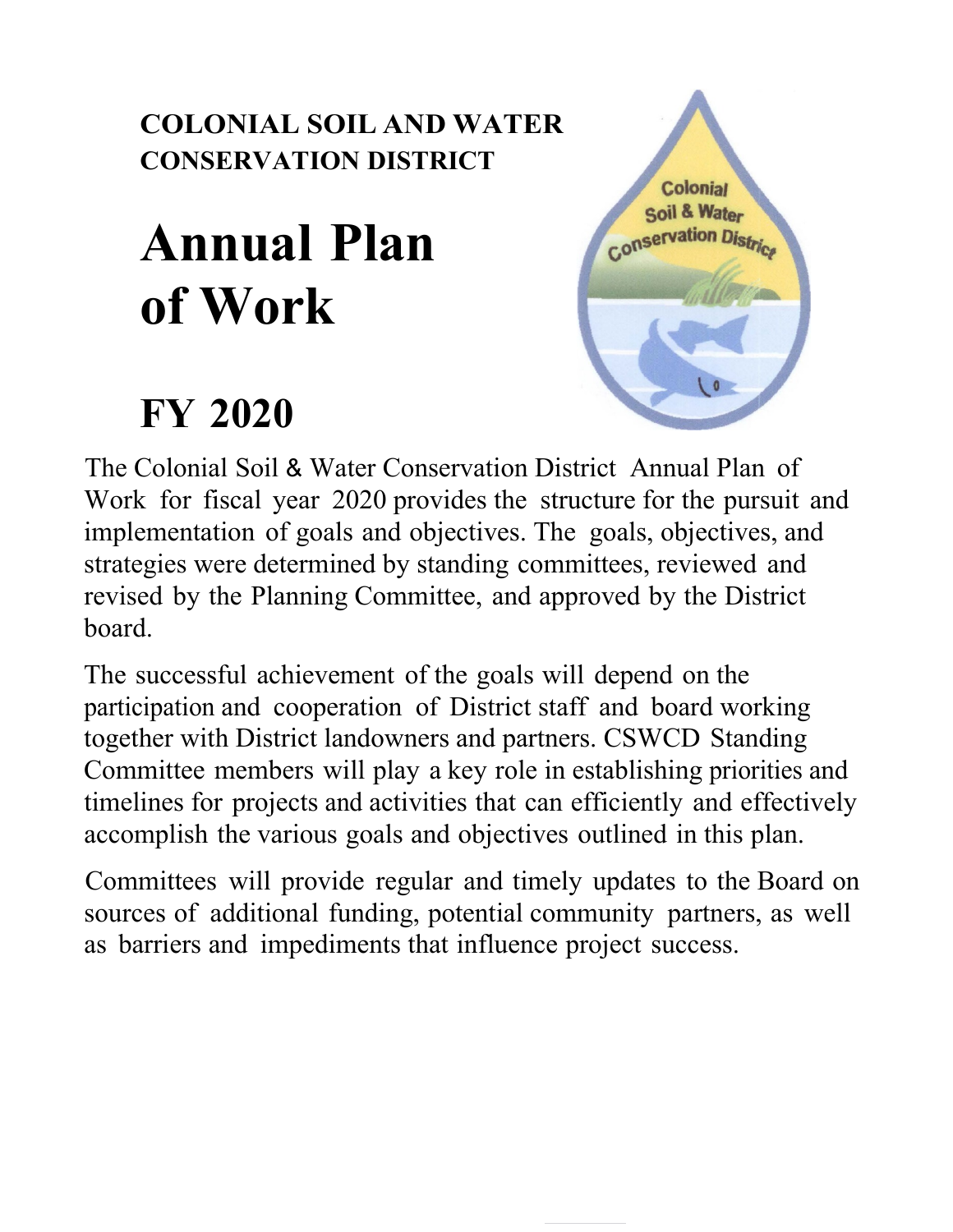## **EXECUTIVE COMMITTEE APOW FY2020**

**1. Continue to successfully implement current programming.**

#### -Continue in FY 2020 and beyond as part of the Annual Plan

#### **2. Better utilize committees**

-Continue in FY 2020 and beyond as part of the Annual Plan

#### **3. Improve Outreach to Stakeholders**

-Find the correct balance in increasing interaction with the constituencies. Encourage off-site/constituent/stakeholder meetings where effective in increasing interaction and awareness.

-Use the Awards ceremony to engage localities and other stakeholders for follow-on productive off-site meetings.

-Coordinate with Education & Outreach Committee to engage other conservation organizations and constituencies to broaden outreach

### **4. Upgrade facilities, equipment**

-Determine needs, costs, and priorities for the District to meet its goals as recommended by the committees and reflect in annual budget.

- Coordinate with Finance Committee on balancing needed, costs and priorities to meet goals. Encourage new Board member education and incumbent Board member continuing development.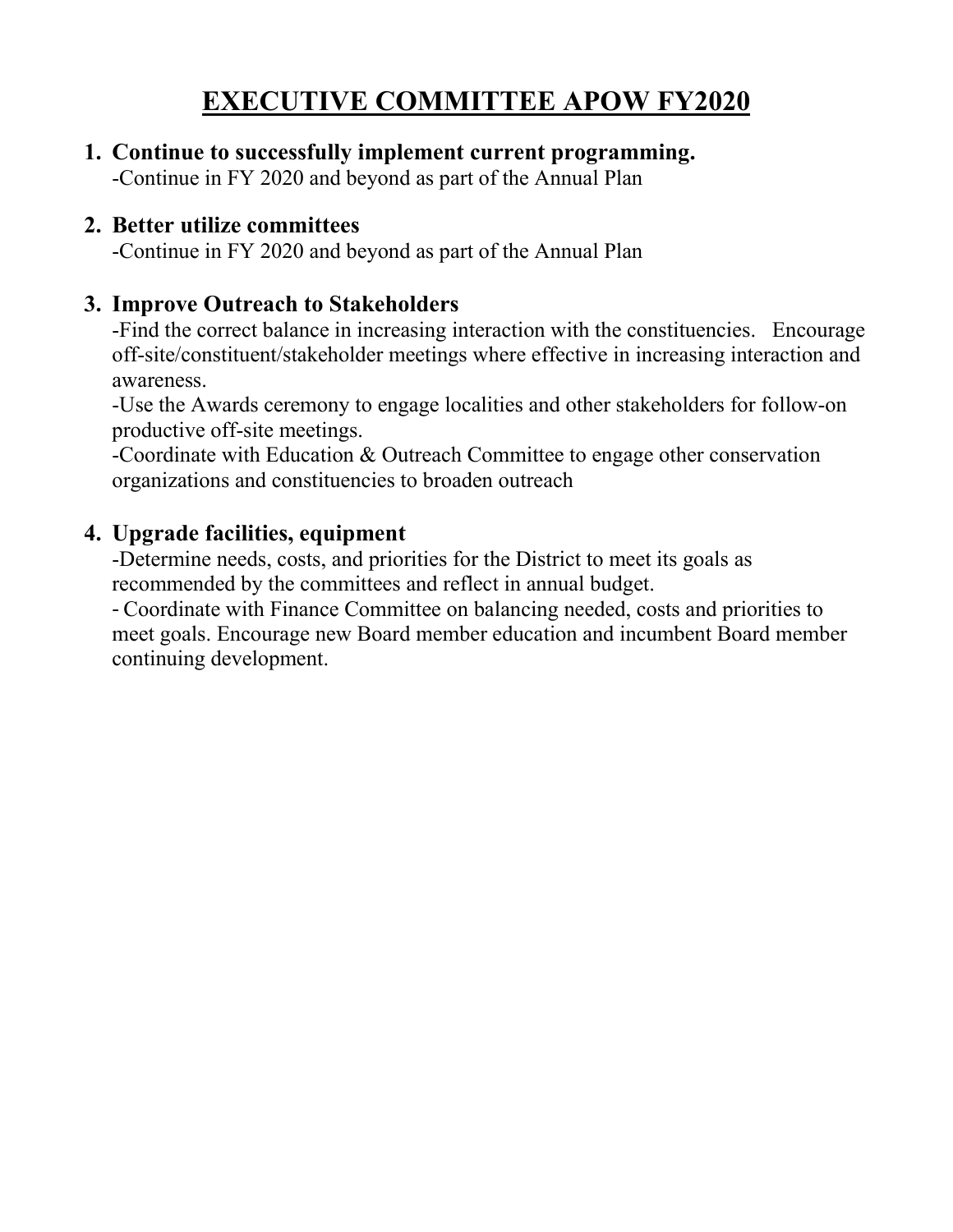## **Agricultural Programs APOW FY2020**

**Goal: Maximize Implementation of Agricultural Best Management Practices and Conservation Planning to facilitate Water Quality Improvements & Support Overall Soil Health in the District**

#### **Objectives:**

- **1) Administer the DCR's Virginia Agricultural Cost Share Program if approved by the Colonial BOD.**
	- a) Develop and make recommendations to the Board for the TRC membership
- **2) Support locality MOUs for Conservation Programming.** 
	- a) AFD program in New Kent
	- b) Agricultural provisions of the CBPA in Charles City County, New Kent, and James City
	- c) Soil & Water Conservation Assessments in Charles City, New Kent, and James City Counties
- **3) Provide input to the DCR's Technical Advisory Committee, and other appropriate Conservation Entities, on improving existing conservation practices, the overall streamlining of the VACS program, and implementation of new practices when possible.**
	- a) Attend TAC meetings
	- b) Write/implement grants focused on supporting efforts to remove local or regional water quality impairments
- **4) Raise awareness and build consensus for solutions to issues affecting conservation efforts locally.**
	- a) Pursue conservation partnerships
	- b) Bi-annual meetings with producers to discuss and educate about VACS/BMP programs
	- c) Meet local officials and group leaders to discuss/educate improved utilization of Conservation BMPs.
- **5) Upgrade facilities, equipment** Committee to make recommendations to the Executive and Finance Committees about equipment, facilities, and personnel needed to meet the Committee's goals.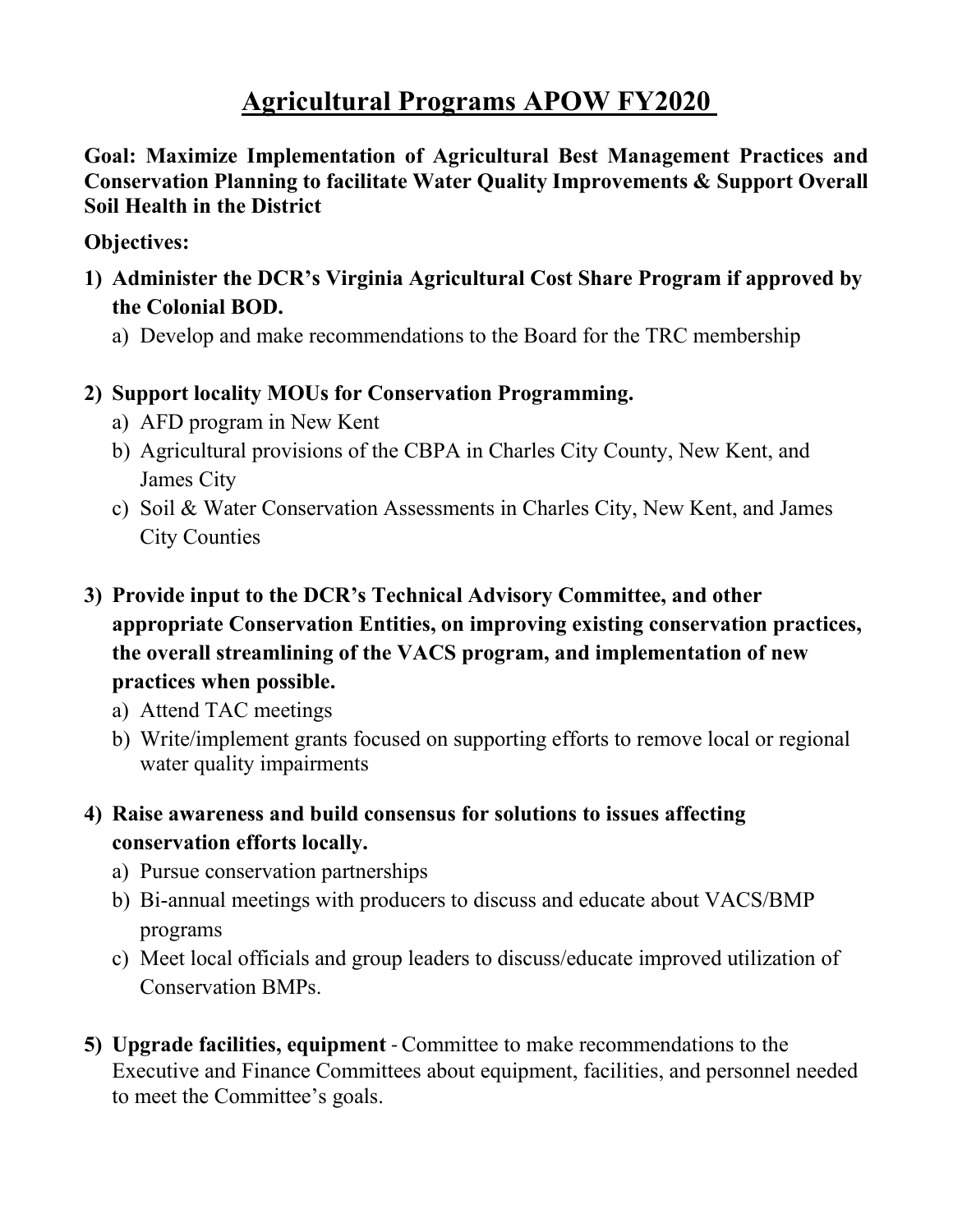a) Create/maintain inventory of purchased and needed field equipment for the season(s).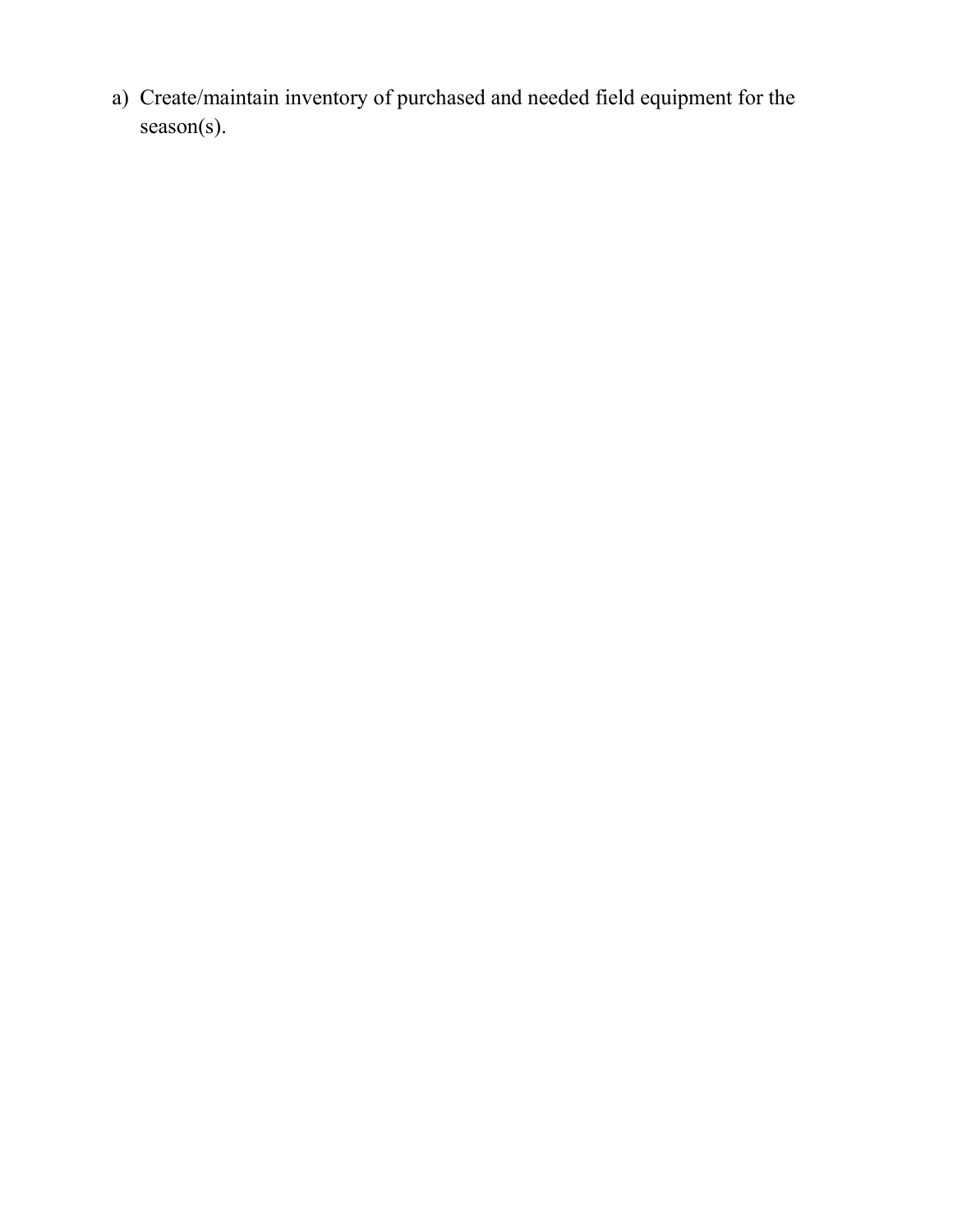## **Education & Outreach Programs & Initiatives APOW FY 2020**

#### **1) Keep District website current with events and announcements, relevant conservation news, press releases, etc.**

- Increase traffic to the website by: improving Google search results, using the District Facebook page to refer users to the website
- Track website usage
- Develop survey for website users
- Connect with partners (ex: SHIP, WCG) and localities to ensure correct website links are posted

#### **2) Seek opportunities to present District work to the public in the local media.**

- $\bullet$  Write press releases upon completing successful projects as projects are completed
- Post photos with descriptions of successful projects on the District website and social media pages in a timely manner
- **3) Collaborate with local partners in the development of demonstration projects and educational events**
	- Continue to support the Williamsburg Community Growers' initiative and the WJCC SHIP garden network, and provide technical assistance to both (and others) as needed
- **4) Develop educational resources to be posted and archived on the District website** 
	- Create a "Resources" page on the District website to link to helpful articles, partner websites, videos, podcasts, etc on various topics of conservation interest (ex: lawn maintenance, water conservation, erosion prevention)
	- Continue to develop archive of podcasts and videos linked to the District website

#### **5) Continue/expand outreach to local high schools**

- Continue outreach to high school teachers for possible participation in Envirothon. (Explore options to increase teacher participation (ex: teacher stipend)
- Continue to support the development of the Warhill Pride Garden Support creation of the after-school Warhill Garden Club Seek additional guidance and project mentorship as necessary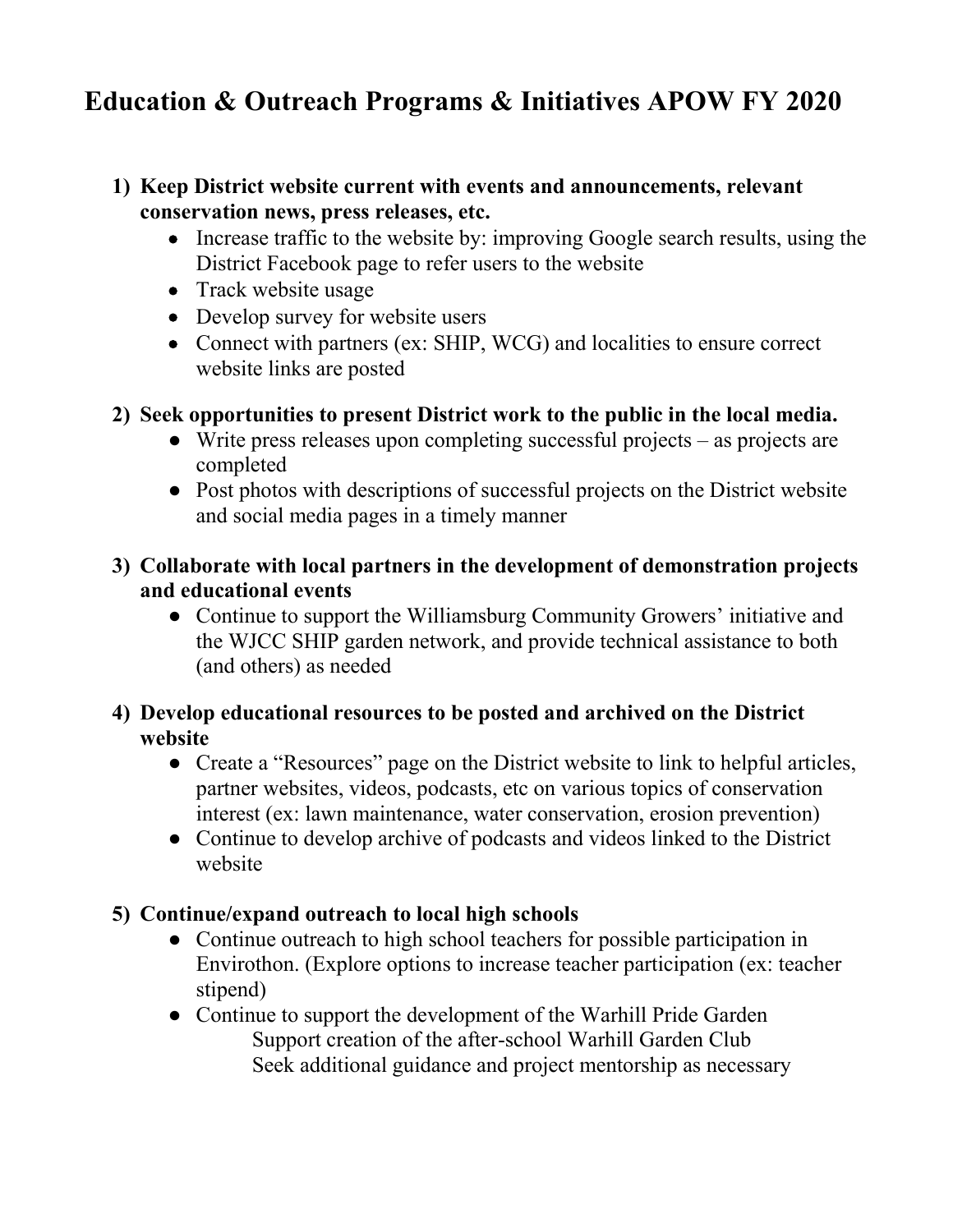- Continue support of York River Academy Rainwater Capture/Solar Powered Irrigation Project
- **6) Investigate grant opportunities for district-wide, and/or local, educational projects.**
	- Compile list of educational projects the District would like to accomplish, and seek funding for these projects as available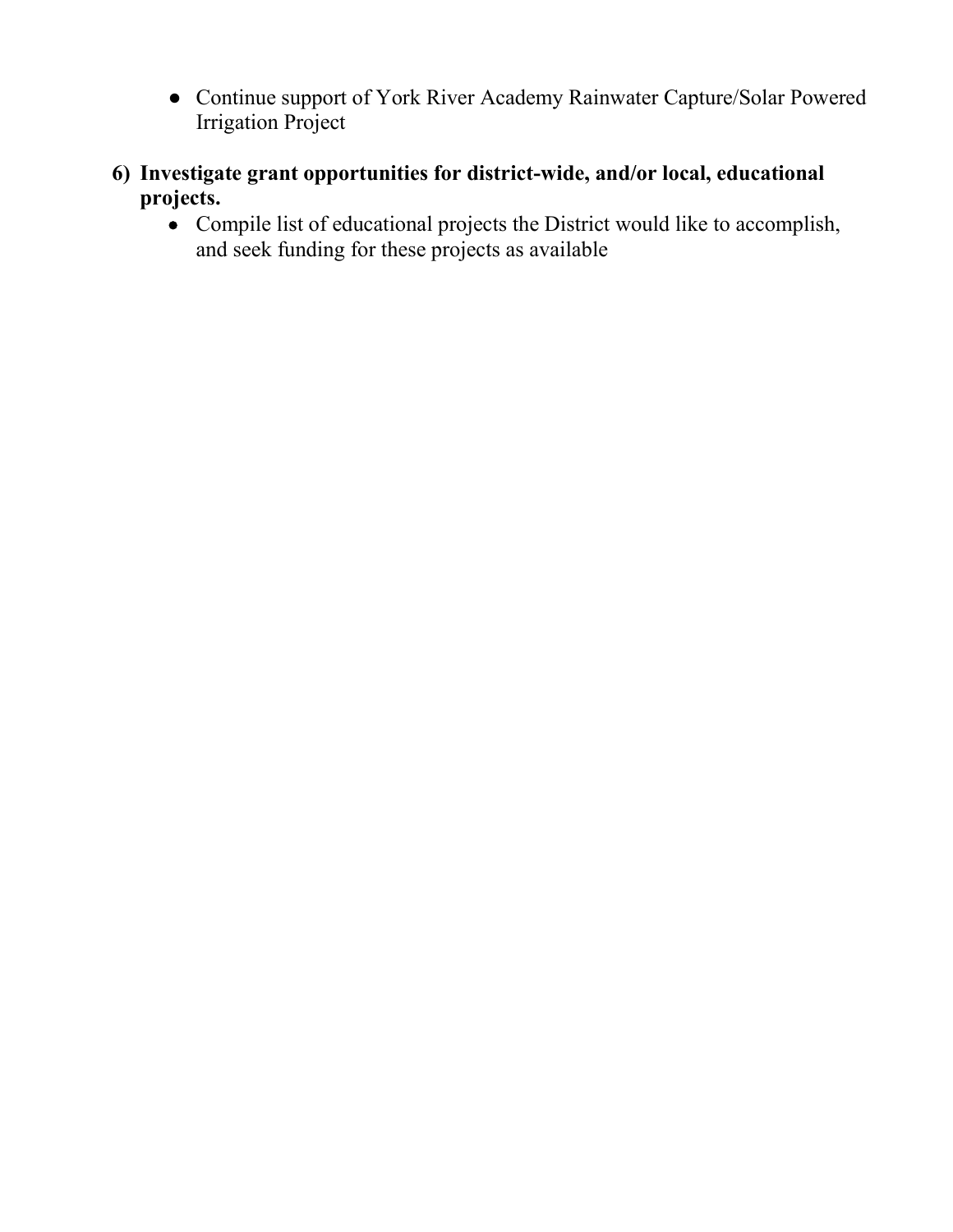## **FINANCE COMMITTEE APOW FY 2020**

#### **1. Review grant opportunities periodically to address staffing needs**

-Work with the District Staff and the Conservation District Coordinator to solicit and review grant opportunities – schedule sessions as part of the Finance Committee meetings at least 2 times per year.

-Solicit information monthly from other Committees on possible grant opportunities. -Review the status and working budget of grants being executed by the district at least quarterly. DCR operations, technical assistance and BMP cost share grants may be excluded from this review.

#### **2. Review financial reports, policies, current investment account roi, bank balances, confirm reconciliations of accounts, and review any financial positions of the district on a monthly basis.**

-Make recommendations to the BOD for monthly financial reports.

-Develop a fiscal budget during the 3rd and 4th qtr.- Solicit input from other committees.

**-**Work with the Personnel Committee to determine any staff salary and/or benefit changes that will be needed in the next FY budget

**-**Recommend Reserve Fund allocations

-Periodic review(s) of all Fiscal, travel, & purchasing Policies at least annually.

#### **3. Develop additional funding**

-Work with the District Staff, the Conservation District Coordinator and utilize outreach to other Districts to seek out additional funding sources.

#### **4. LGIP Policy**

-Work with staff to draft a written policy for District LGIP accounts for recommendation for Board of Directors approval. This may include policy for deposits, withdrawals, minimum balances, transfers, establishing new accounts, uses for interest income and other topics that the committee wishes to address.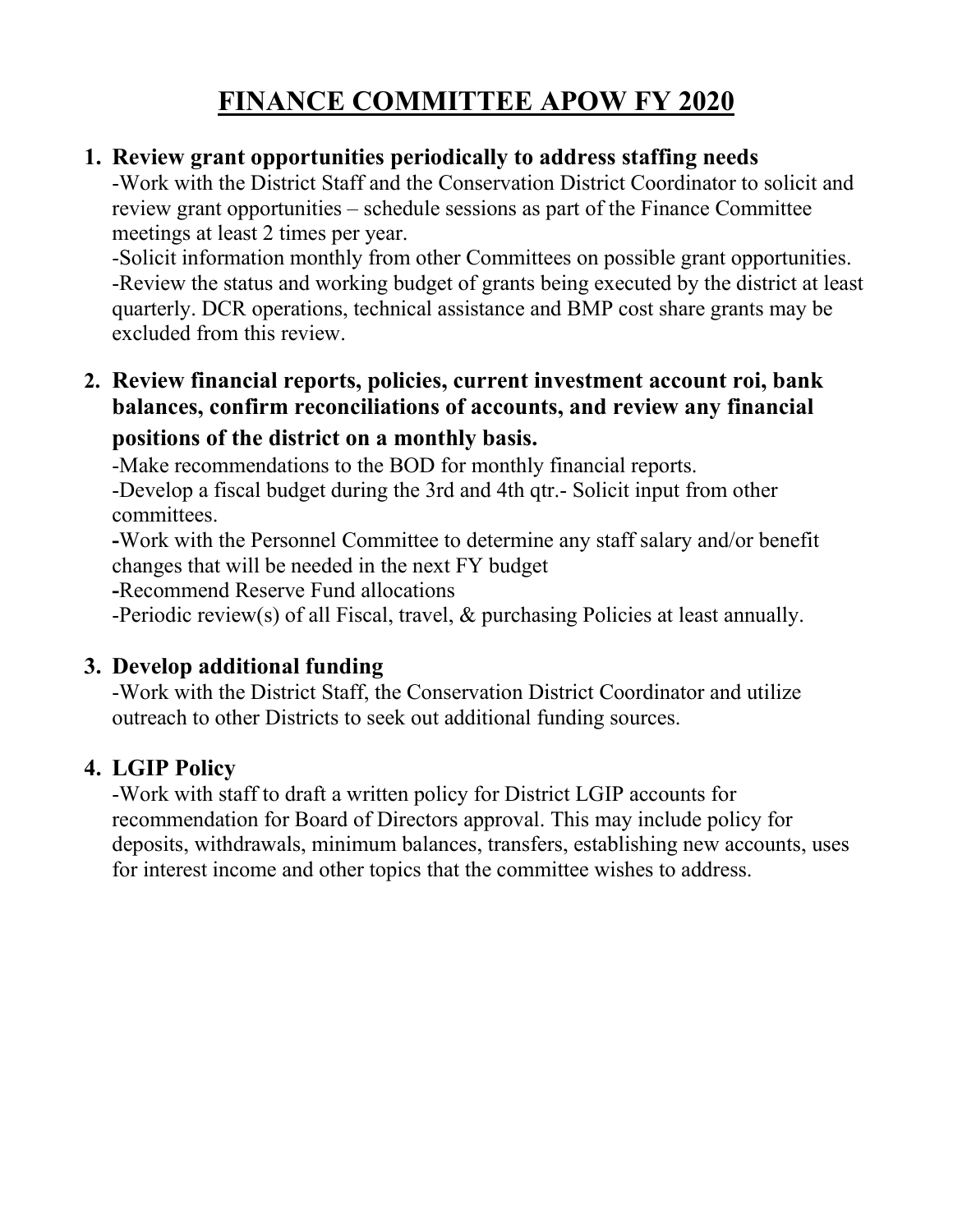## **NOMINATING COMMITTEE APOW FY2020**

#### **1. Succession plan**

Create succession plans for staff, directors, associate directors and volunteers in conjunction with Planning Committee.

**2.** Determine if directors will not be running for another term. Encourage write in campaign where there are not at least two candidates on the ballot.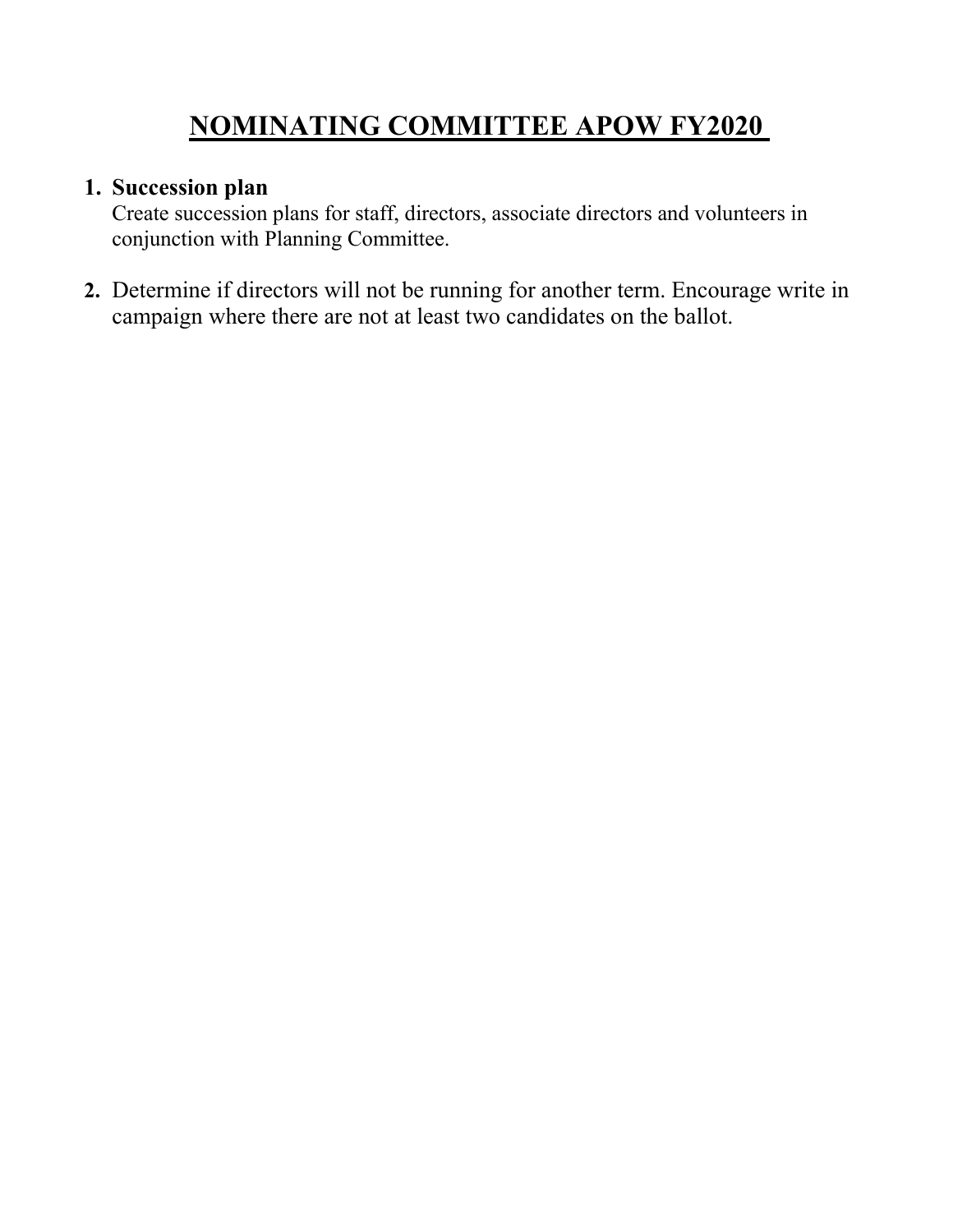## **PERSONNEL COMMITTEE APOW FY2020**

#### **1. Adjust staff, as appropriate, to meet the District's mission**

-Adjust staffing as needed to fulfill our mission and meet our program and other needs. Outsourcing of specific tasks or projects may be considered in specific or unusual situations

-Twice a year reviews of staffing and workloads in the planning and budgeting cycles. -Periodic review(s) of the Personnel Policy at least annually.

#### **2. Grant writing training as needed**

-Training for current or anticipated grant offerings is incorporated into the appropriate staff positions.

-Twice a year reviews by the committee in the planning and budgeting cycles.

-Outsourcing grant writing may be considered for special cases or unusual grants.

#### **3. Personnel Policy Responsibilities**

-Evaluate the District Manager

-Meet with employees individually on a semiannual basis to discuss any concerns or have designees do so.

-Review and update each job description including requirements, duties and qualifications annually or as need dictates.

-Oversee and manage hiring process for Board of Directors.

-Meet other responsibilities specified by Personnel Policy as needed.

-Oversee & ensure compliance with Personnel Policy as needed.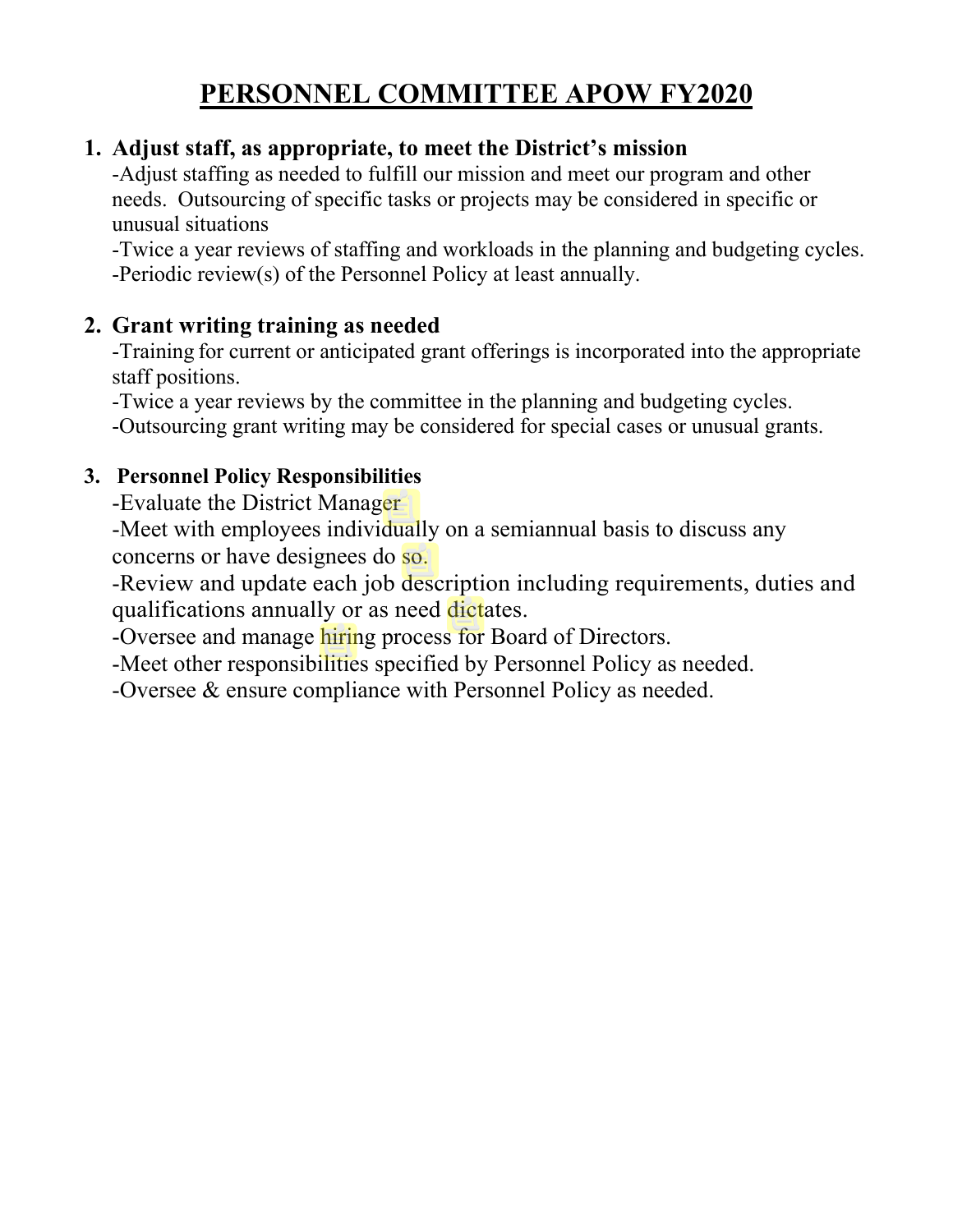## **PLANNING COMMITTEE APOW FY 2020**

#### **1. Succession plan**

Create succession plan templates/outlines for staff, directors, associate directors and volunteers in conjunction with Nominating Committee.

#### **2. Annual Plan of Work**

-Complete development of District APOW FY 2020 by July 2019 Board Meeting -Target of quarterly review with a minimum of bi-annual review and recommendations to the Board.

#### **3. Four-Year Strategic Plan**

-Review by end of 2019 Calendar year including recommended changes to the next 4-year strategic plan.

-Develop a blueprint/roadmap for the incoming Board that includes bi-annual reviews

#### **4. Recognition Banquet**

For the FY 2020 begin planning in July 2019 and finish by the end of 2019 Calendar year.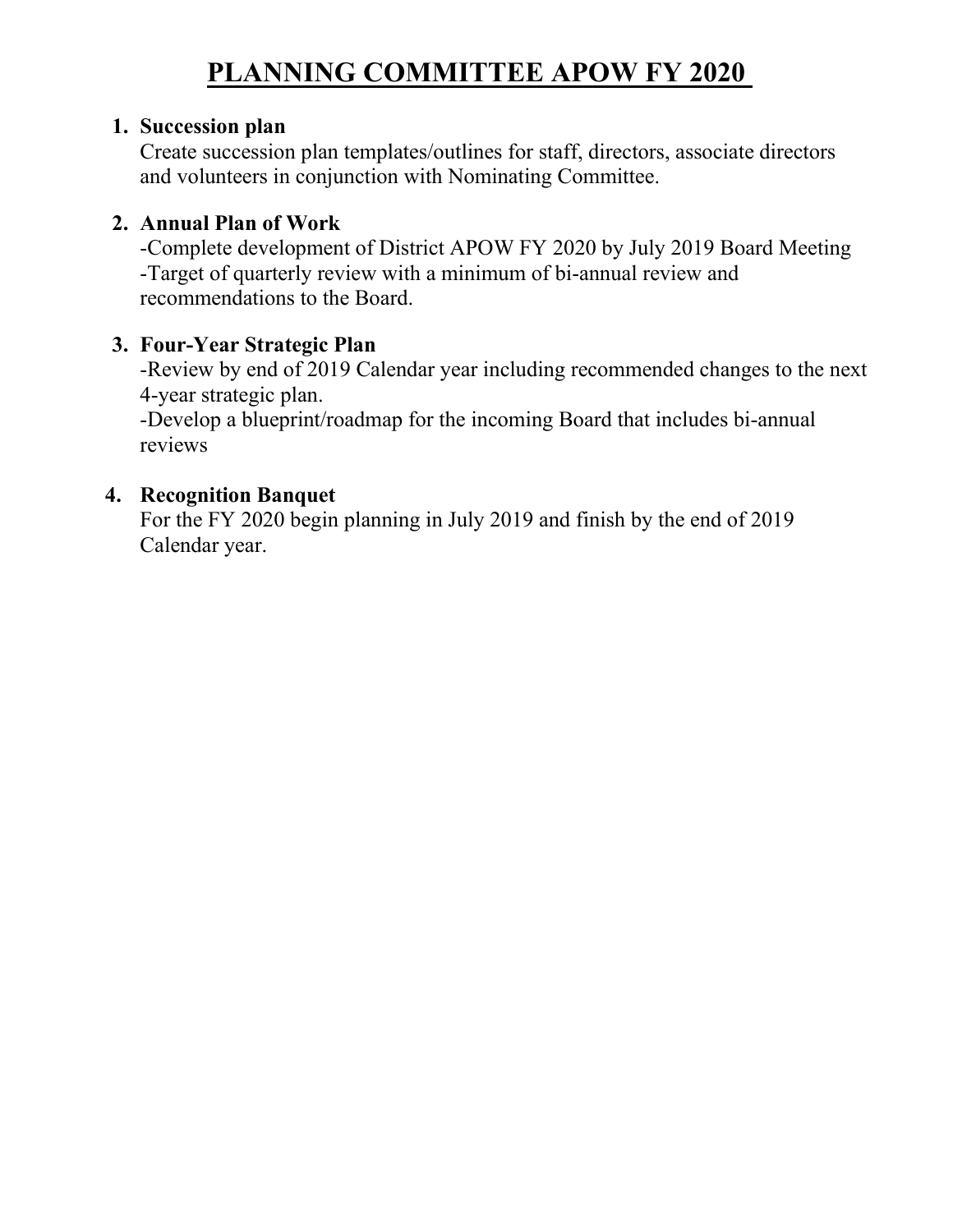#### **1) DCR urban/non-agricultural soil & water conservation contractual requirements (high priority)**

-APOW reviews – minimum of two, preferably quarterly

-Strategic Plan reviews – at least annually, preferably biannually (2)

-Complete new APOW for each subsequent fiscal year

-Keep current committee meeting notices and minutes

#### **2) Locality urban/non-agricultural soil & water conservation initiatives (high priority)**

-Implement any current programs as outlined in respective contracts/agreements -Increase engagement with localities to understand what role the District can serve in meeting mutual conservation objectives

- i. Identify reasonable methods to encourage Directors to engage more with locality leaders, possibilities may include:
	- 1. Board of Supervisors meeting attendance, locality committee attendance, presence at neighborhood forums, etc.
	- 2. Seek out specific locality programming to which the District could contribute
- ii. Develop and submit funding requests sufficient to cover District costs to each locality where mutual conservation objectives and subsequent programs to address those objectives have been identified.
- iii. Seek out relevant grant and funding opportunities as they become available.
- iv. Continue to send Annual Reports to localities and other partners

-District staff will continue to engage with locality staff to improve partnerships as opportunities arise.

v. Possibility: Turf Love program in New Kent County and the City of Williamsburg.

#### **3) Established locality programs and projects (high priority)**

-James City County

- i. Turf/Garden Love
	- 1. Continue to meet program deliverables as outlined in current contract with JCC Stormwater and Resource Protection Division
- ii. Equine Assessment
	- 1. Work with Stormwater Programs Advisory Committee as needed to continue to develop and prepare for Phase 2, pending funding allocation from JCC or other source(s)
- -Williamsburg, pursue other opportunities as identified
	- iii. VCAP outreach
- -York County, to be developed as opportunities are identified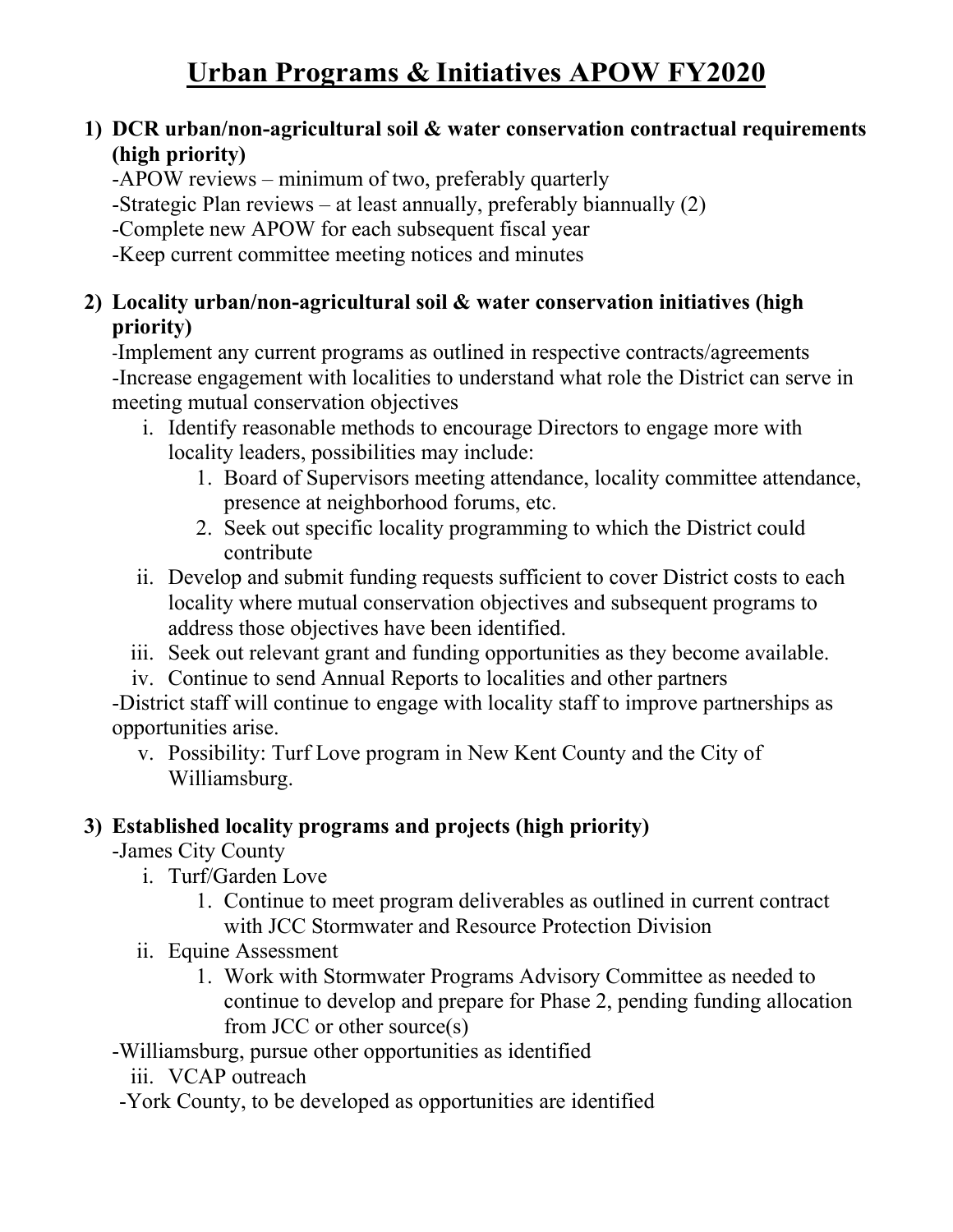-New Kent County, pursue identified and other opportunities -Charles City County, to be developed as opportunities are identified

#### **4) Virginia Conservation Assistance Program (high priority)**

-Maintain all required documentation for current and completed projects -Outreach plan

- i. Expand as funded by localities
- ii. Identify publicly visible sites that could serve as educational opportunities
- iii. Seek out practices that better utilize staff skills and knowledge and are readily manageable by staff

-Establish and execute inspection schedule for installed practices as required by program

-Staff and interested Directors will continue to participate in relevant trainings and meetings

#### **5) Internal District Urban Conservation Education (medium priority)**

-Continue to encourage staff and Director participation in relevant trainings, meetings, and conferences.

-Continue to encourage staff and Directors to participate in training webinars as available.

-Work with Education Committee to develop relevant training sessions for new Board members.

#### **6) Urban agriculture initiatives (low priority)**

-Continue to support the educational and conservation initiatives of the Williamsburg Community Growers, School Health Initiative Program, and other partnering schools and groups.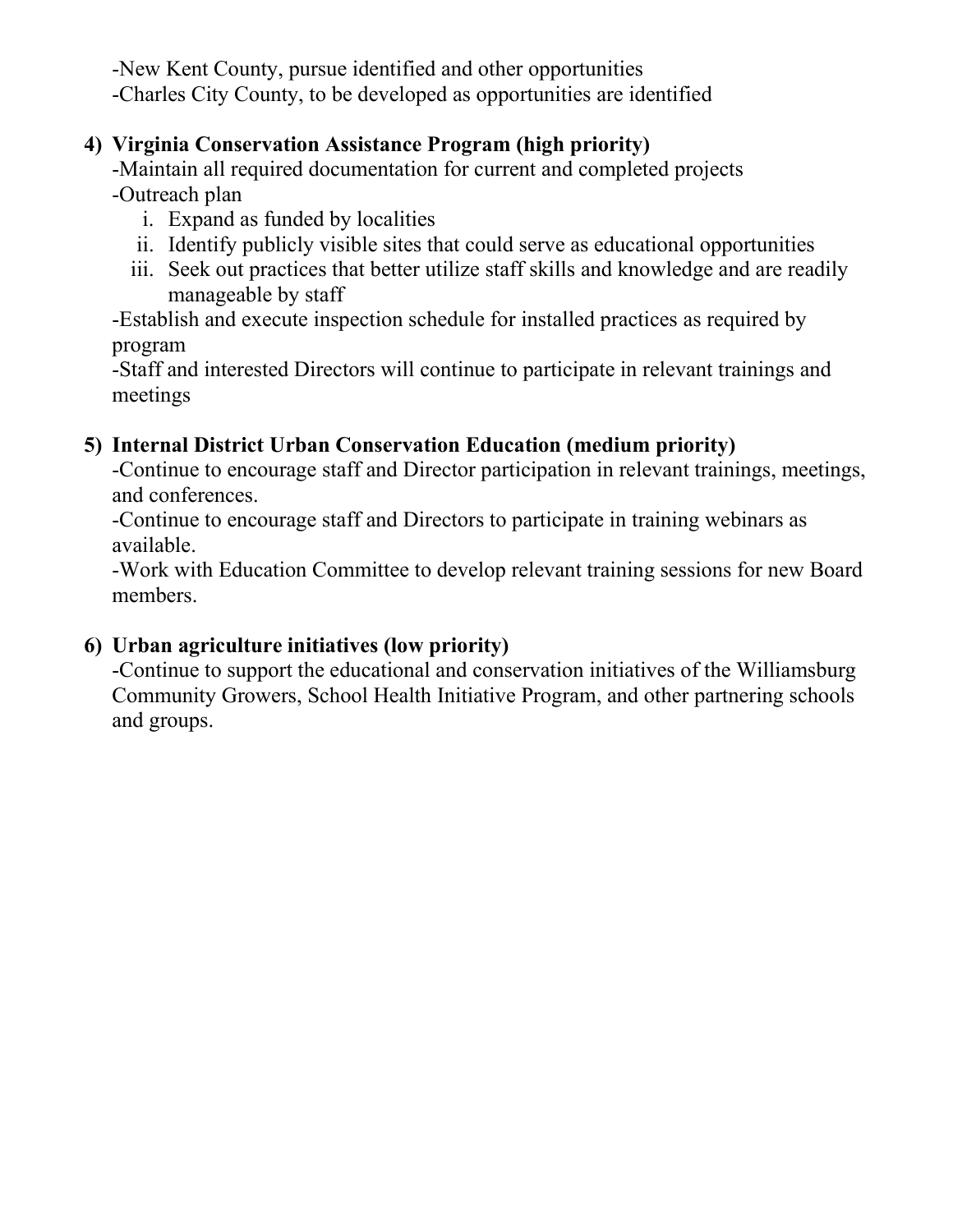## **Operations APOW FY 2020**

#### **Goal: Continue to serve constituents in a professional and effective manner**

- Objective  $#1$  Upgrade field and office equipment to gain efficiencies through the use of new and improved technology. Included in this category are GPS receiver, mapping software, laptop computers, and printers.
- Objective #2 Provide educational seminars/presentations to the newly elected CSWCD Board of Directors to get them up to speed on District operations and projects.
- Objective #3 Conduct CBPA Ag Land Assessments for New Kent, Charles City, and James City Counties
- Objective #4 Seek and/or provide technical and professional trainings for each staff member

#### **Goal: Meet all grant deliverables for the fiscal year and report progress to the Board of Directors monthly**

- Objective #1 DCR Admin and Operations Grant
- Objective #2 DCR VACS Grant
- Objective #3 Turf Love Grant
- Objective #4 VA Environmental Endowment Grant

#### **Goal: Leverage District programs to encourage increased funding from localities**

#### **Goal: Seek opportunities to develop novel programs to meet the specific needs of District localities**

- Objective #1 Draft and submit proposal for Phase 2 of the JCC Horse Project
- Objective #2 Determine suitability for introducing Turf Love to New Kent County